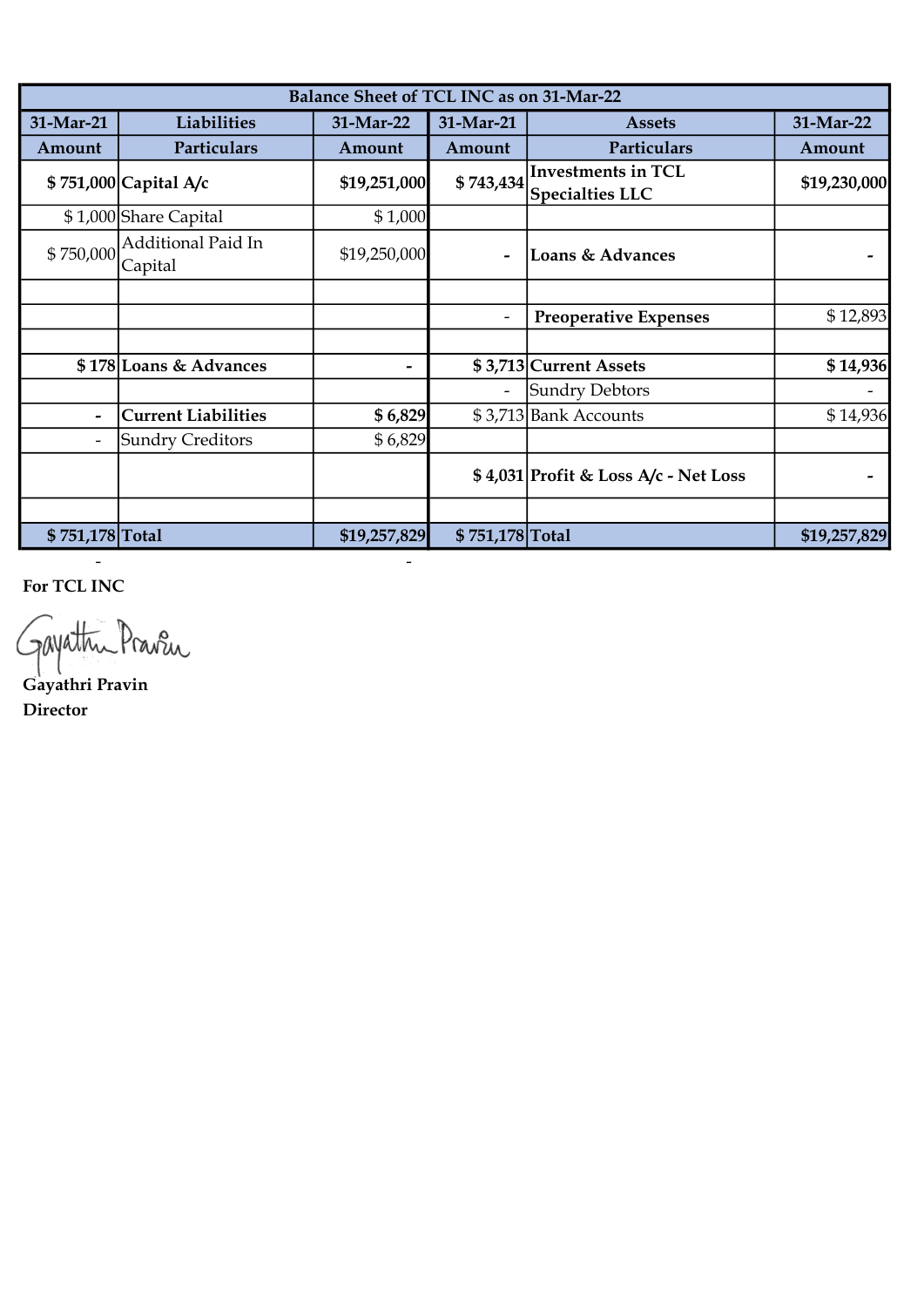| For the year ended 31-<br>$03 - 21$ | Profit and Loss A/c of TCL INC | For the period ended<br>$31 - 03 - 22$ |  |
|-------------------------------------|--------------------------------|----------------------------------------|--|
| Amount                              | Particulars                    | Amount                                 |  |
|                                     | <b>Sales</b>                   |                                        |  |
|                                     | <b>Income from Services</b>    |                                        |  |
|                                     | <b>Total Sales</b>             |                                        |  |
|                                     |                                |                                        |  |
|                                     | <b>Expenses</b>                |                                        |  |
|                                     | - \$500 Rates & Taxes          |                                        |  |
|                                     | - \$1,930 Professional Charges |                                        |  |
|                                     | Other Expenses                 |                                        |  |
|                                     | - \$1,601 Bank Charges         |                                        |  |
|                                     | - \$4,031 Total Expenses       |                                        |  |
|                                     |                                |                                        |  |
|                                     | - \$4,031 Net Profit/(Loss)    |                                        |  |

For TCL INC

Gayathu Praven

Gayathri Pravin Director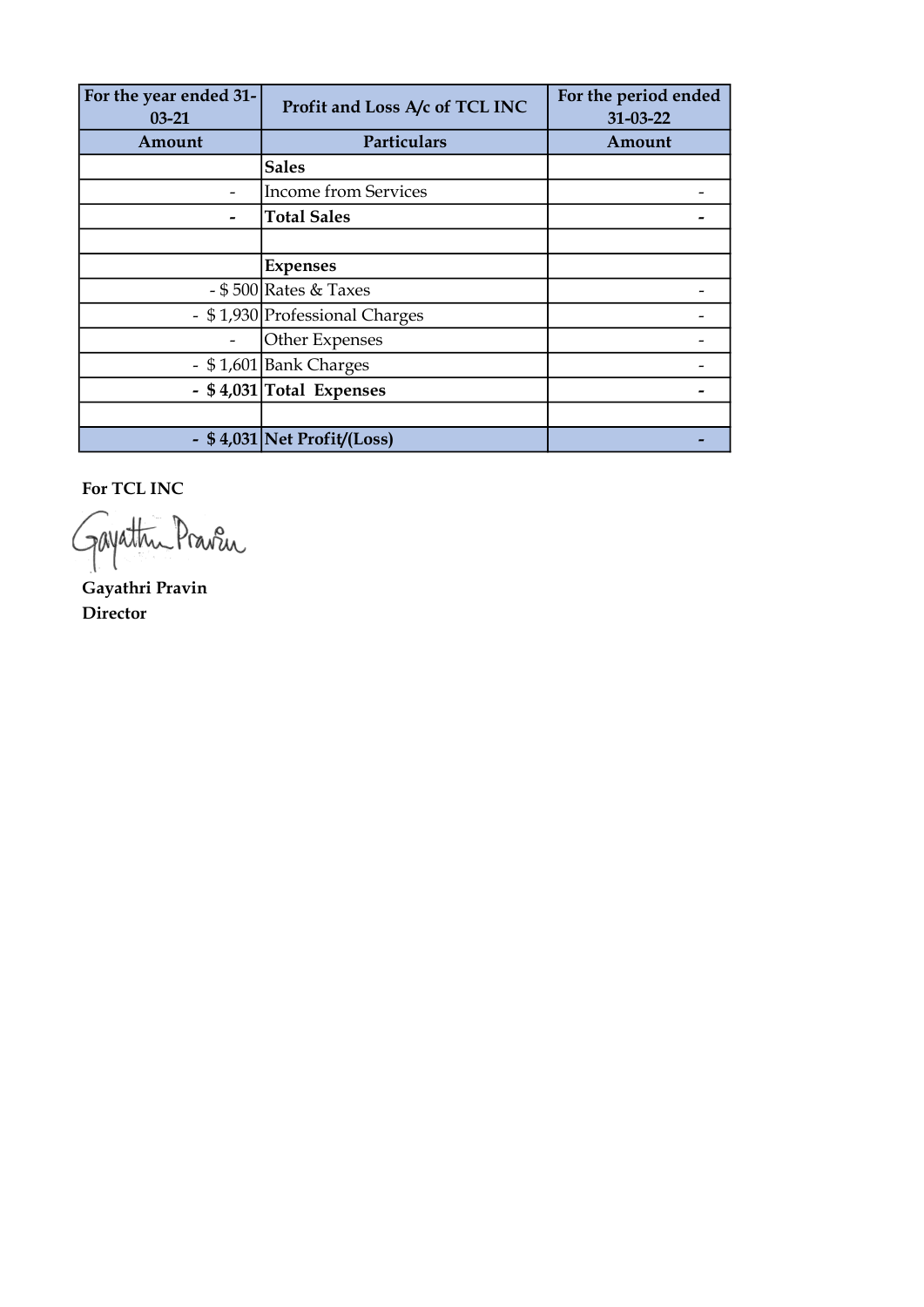| 31-Mar-21                | <b>Cash Flow Statement</b>                                                   | 31-Mar-22                |
|--------------------------|------------------------------------------------------------------------------|--------------------------|
| (In USD)                 |                                                                              | (In USD)                 |
|                          | <b>Cash Flow From Operating Activites</b>                                    |                          |
|                          | - \$4,031 Net profit before tax and extraordinary items                      | $\overline{\phantom{a}}$ |
|                          | Adjustments for                                                              |                          |
| $\overline{\phantom{0}}$ | Depreciation and amortization                                                |                          |
|                          | $$1,601$ Finance Costs                                                       | \$1,508                  |
|                          | Interest Income                                                              |                          |
|                          | Dividend Received                                                            |                          |
|                          | - \$2,430 Operating Profit before Working Capital changes                    | \$1,508                  |
|                          | Adjustments for                                                              |                          |
|                          | \$1,000 (Increase) / decrease in trade & other receivables                   | $\overline{\phantom{a}}$ |
|                          | (Increase) / decrease in inventories                                         |                          |
|                          | - \$7,012 Increase / (decrease) in trade payables & others                   | \$6,651                  |
|                          | - \$8,442 Cash Generated From Operations                                     | \$8,159                  |
| ÷,                       | Direct tax paid (net)                                                        |                          |
|                          | - \$8,442 (A) - Net Cash Inflow / (Outflow) From Operations                  | \$8,159                  |
|                          | <b>Cash Flow From Investment Activities</b>                                  |                          |
|                          | - \$743,434 Investment in TCL Specialties LLC                                | $-$ \$18,486,566         |
| $\overline{a}$           | Preoperative Expenses                                                        | $-$ \$ 8,862             |
|                          | \$7,190 Tranfer of Pre-Operative Expenses to TCL Specialties LLC             |                          |
|                          | - \$736,244 (B) - Net Cash Inflow / (Outflow) From Investing Activities      | $-$ \$18,495,428         |
|                          | <b>Cash Flow From Finance Activities</b>                                     |                          |
|                          | \$700,000 Investment from TCL Global B V                                     | \$18,500,000             |
|                          | - \$1,601 Finance Costs                                                      | $-$ \$1,508              |
|                          | \$698,399 (C) - Net Cash Inflow / (Outflow) From Financing Activities        | \$18,498,492             |
|                          |                                                                              |                          |
|                          | - \$46,287 Net Increase / (Decrease) in Cash or Cash Equivalents (A)+(B)+(C) | \$11,223                 |
|                          | \$50,000 CASH AND CASH EQUIVALENTS - (OPENING)                               | \$3,713                  |
|                          | \$3,713 CASH AND CASH EQUIVALENTS - (CLOSING)                                | \$14,936                 |
|                          | - \$46,287 Net Increase / (Decrease) in Cash or Cash Equivalents             | \$11,223                 |
| $\overline{\phantom{a}}$ |                                                                              | (0.00)                   |

For TCL INC

Gayathu Praven

Gayathri Pravin Director